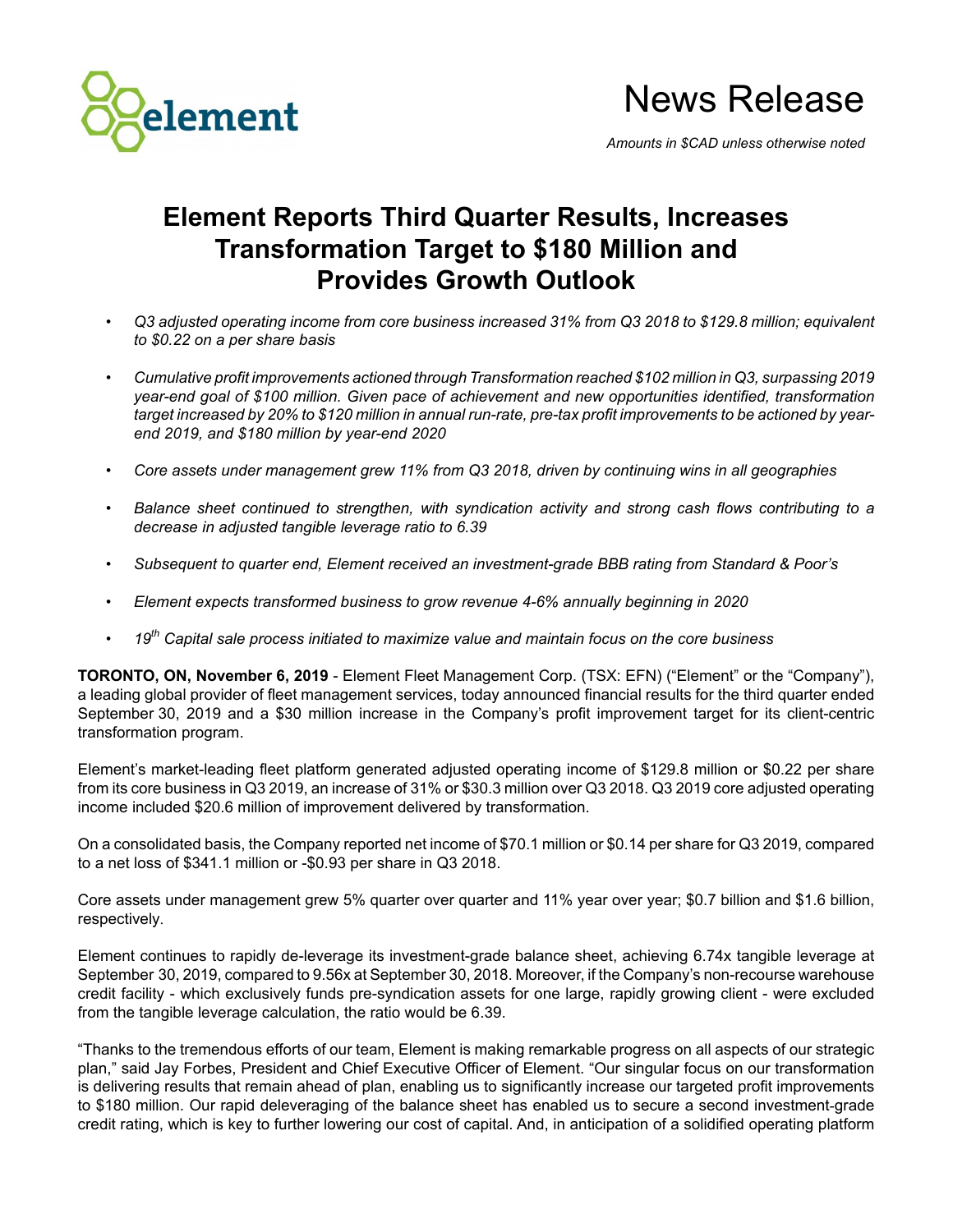and a further strengthened balance sheet, we envision Element achieving strong and sustainable revenue growth beginning in 2020."

#### **Transforming the Core**

Element remains well ahead of schedule in transforming its core business to consistently deliver a superior client experience. As of September 30, 2019, the Company had actioned a cumulative \$102 million of annual run-rate, pretax profit improvements - surpassing its 2019 year-end goal of \$100 million - and is currently on pace to action \$120 million of profit improvement initiatives by the end of this year.

Initiatives actioned to date have delivered \$48 million of operating income benefit year-to-date and are expected to improve Element's full-year operating income by approximately \$70 million in 2019. Of that amount, \$20.6 million was delivered in Q3.

Recognizing progress to date and having identified new transformation initiative opportunities (as set out in the company's Q3 2019 investor presentation available on its website), Element has increased its actioned annual runrate, pre-tax profit improvement target from \$150 million to \$180 million by year-end 2020.

#### **Strengthening the Balance Sheet**

Element continues to prioritize strengthening and de-risking its investment-grade balance sheet. The significant improvement to Element's tangible leverage ratio, profitability, and free cash flow profile over the past 12 months have resulted in a number of positive actions from credit rating agencies. These will help the Company reduce its cost of capital over time.

Standard & Poor's has initiated coverage of Element with a BBB investment-grade credit rating that is a prerequisite for the Company to further its stated objective of issuing bonds in the U.S. unsecured corporate debt market in the first half of 2020. In September 2019, credit rating agency Fitch affirmed its BBB+ investment-grade rating and improved its outlook for Element. In October 2019, credit rating agencies DBRS and Kroll also affirmed their stable outlooks and investment-grade ratings for Element: BBB (high) and A-, respectively.

#### **Winding Down 19th Capital**

The Company has also initiated a formal process to sell its  $19<sup>th</sup>$  Capital business.  $19<sup>th</sup>$  Capital is the only remaining material non-core asset on Element's balance sheet, and maximizing its value through an efficient disposition at this time enables the Company's senior leadership to remain focused on the transformation program, the balance sheet, and growing Element's core fleet management business. The Company has not set a timeframe for disposition, but is committed to updating the market when a course of action has been decided.

#### **Growth and Go-to-Market Strategy**

Element has performed a comprehensive, in-depth study of the North American fleet management market, including segmentation, penetration, pricing, and other industry dynamics. The resulting insights are informing the development of the Company's enhanced go-to-market strategy, which will take advantage of Element's evolved capabilities as a result of its transformation.

Based on the work completed to date, Element expects to achieve annual revenue growth of 4-6% beginning in 2020 by (i) holding market share through improved client retention, (ii) optimizing its sales processes with respect to existing and new clients throughout North America, (iii) better managing client profitability, (iv) leveraging our market leadership position in the fast-growing Mexico market, (v) using the Company's strengthened financial position to convert selfmanaged fleets to outsourced programs in targeted market segments and (vi) the periodic addition of "mega fleets" such as our large, rapidly growing client.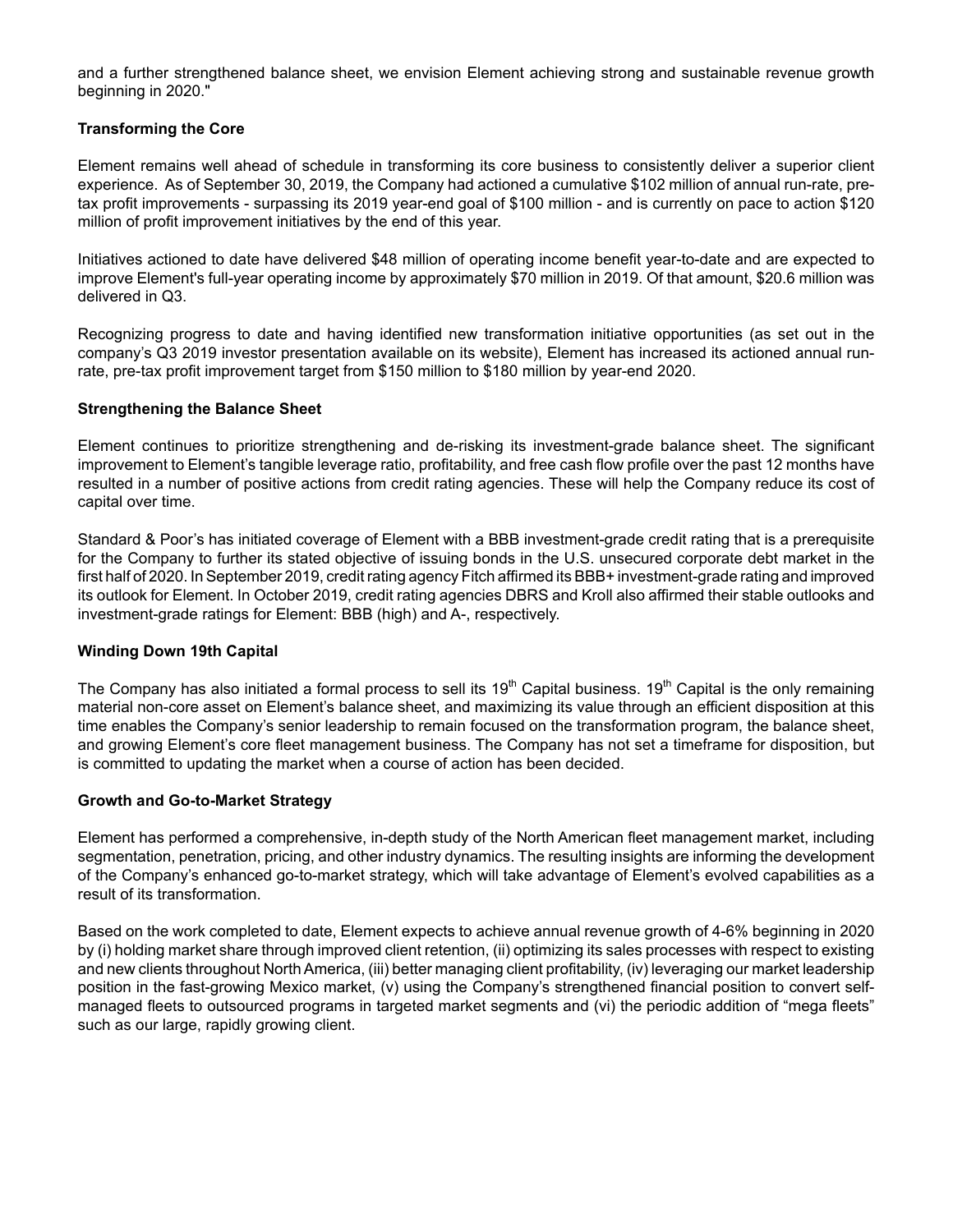### **Financial Highlights**

|                                                                                      |  |                       |    | Three-month periods ended |       |                       |  |
|--------------------------------------------------------------------------------------|--|-----------------------|----|---------------------------|-------|-----------------------|--|
| (in \$000's for stated values, except per share amounts)                             |  | September 30,<br>2019 |    | June 30, 2019             |       | September 30,<br>2018 |  |
|                                                                                      |  | \$                    |    | \$                        |       | \$                    |  |
| <b>Consolidated Results</b>                                                          |  |                       |    |                           |       |                       |  |
| Net income (loss) for the period                                                     |  | 70,145                |    | 64,061                    |       | (341, 105)            |  |
| Earnings (loss) per share [basic]                                                    |  | 0.14                  |    | 0.12                      |       | (0.93)                |  |
| Net revenue                                                                          |  | 245,796               |    | 249,570                   |       | 221,255               |  |
| Adjusted operating expenses <sup>1</sup>                                             |  | 118,146               |    | 123,594                   |       | 123,164               |  |
| After-tax adjusted operating income attributable to common shareholders              |  | 94,240                |    | 90,247                    |       | 69,365                |  |
| After-tax adjusted operating income per share [basic] <sup>1</sup>                   |  | 0.22                  |    | 0.21                      |       | 0.18                  |  |
| <b>Core Fleet Management Operations</b>                                              |  |                       |    |                           |       |                       |  |
| Net revenue                                                                          |  | 244,496               |    | 248,433                   |       | 220,115               |  |
| Adjusted operating expenses <sup>1</sup>                                             |  | 114,710               |    | 121,747                   |       | 120,677               |  |
| After-tax adjusted operating income attributable to common shareholders <sup>1</sup> |  | 96,002                |    | 90,819                    |       | 70,469                |  |
| After-tax adjusted operating income per share [basic] <sup>1</sup>                   |  | 0.22                  |    | 0.21                      |       | 0.19                  |  |
| Net interest and rental revenue margin or NIM <sup>1</sup>                           |  | 3.24%<br>3.24%        |    |                           | 3.28% |                       |  |
| Total average net earning assets                                                     |  | 12,252,933            | -S | 12,643,224                | \$    | 12,680,054            |  |
| Total end-of-period assets under management                                          |  | 16,169,794            | S  | 15,516,475                | \$    | 14,593,333            |  |

1. See non-IFRS measures, and the Company's Management Discussion & Analysis ("MD&A") for the three and nine-month periods ended September 30, 2019 for more information.

#### **Core Fleet Management Operations**

The following summarizes results from the Company's core Fleet Management operations:

|                                                                         |                       | Three-month periods ended |                       |  |  |  |
|-------------------------------------------------------------------------|-----------------------|---------------------------|-----------------------|--|--|--|
| (in \$000's for stated values, except per share amounts)                | September 30,<br>2019 | June 30, 2019             | September 30,<br>2018 |  |  |  |
|                                                                         | \$                    | \$                        | \$                    |  |  |  |
| Net revenue                                                             |                       |                           |                       |  |  |  |
| Net interest income and rental revenue                                  | 209,267               | 216,663                   | 204,176               |  |  |  |
| Interest expense                                                        | 110,036               | 114,209                   | 100,218               |  |  |  |
| Net financing revenue                                                   | 99,231                | 102,454                   | 103,958               |  |  |  |
| Servicing income, net                                                   | 122,181               | 124,236                   | 109,750               |  |  |  |
| Syndication revenue, net                                                | 23,084                | 21,743                    | 6,407                 |  |  |  |
| Net revenue                                                             | 244,496               | 248,433                   | 220,115               |  |  |  |
| <b>Adjusted operating expenses</b>                                      |                       |                           |                       |  |  |  |
| Salaries, wages and benefits                                            | 77,427                | 82,797                    | 80,742                |  |  |  |
| General and administrative expenses                                     | 27,443                | 29,148                    | 33,739                |  |  |  |
| Depreciation and amortization                                           | 9,840                 | 9,802                     | 6,196                 |  |  |  |
| <b>Adjusted operating expenses</b>                                      | 114,710               | 121,747                   | 120,677               |  |  |  |
| Adjusted operating income                                               | 129,786               | 126,686                   | 99,438                |  |  |  |
| Provision for taxes applicable to adjusted operating income             | 22,713                | 24,703                    | 17,901                |  |  |  |
| After-tax adjusted operating income                                     | 107,073               | 101,983                   | 81,537                |  |  |  |
| Less: Cumulative preferred share dividends                              | 11,071                | 11,164                    | 11,068                |  |  |  |
| After-tax adjusted operating income attributable to common shareholders | 96,002                | 90,819                    | 70,469                |  |  |  |
| Weighted average number of shares outstanding [basic]                   | 435,134               | 434,687                   | 380,644               |  |  |  |
| After-tax adjusted operating income per share [basic]                   | 0.22                  | 0.21                      | 0.19                  |  |  |  |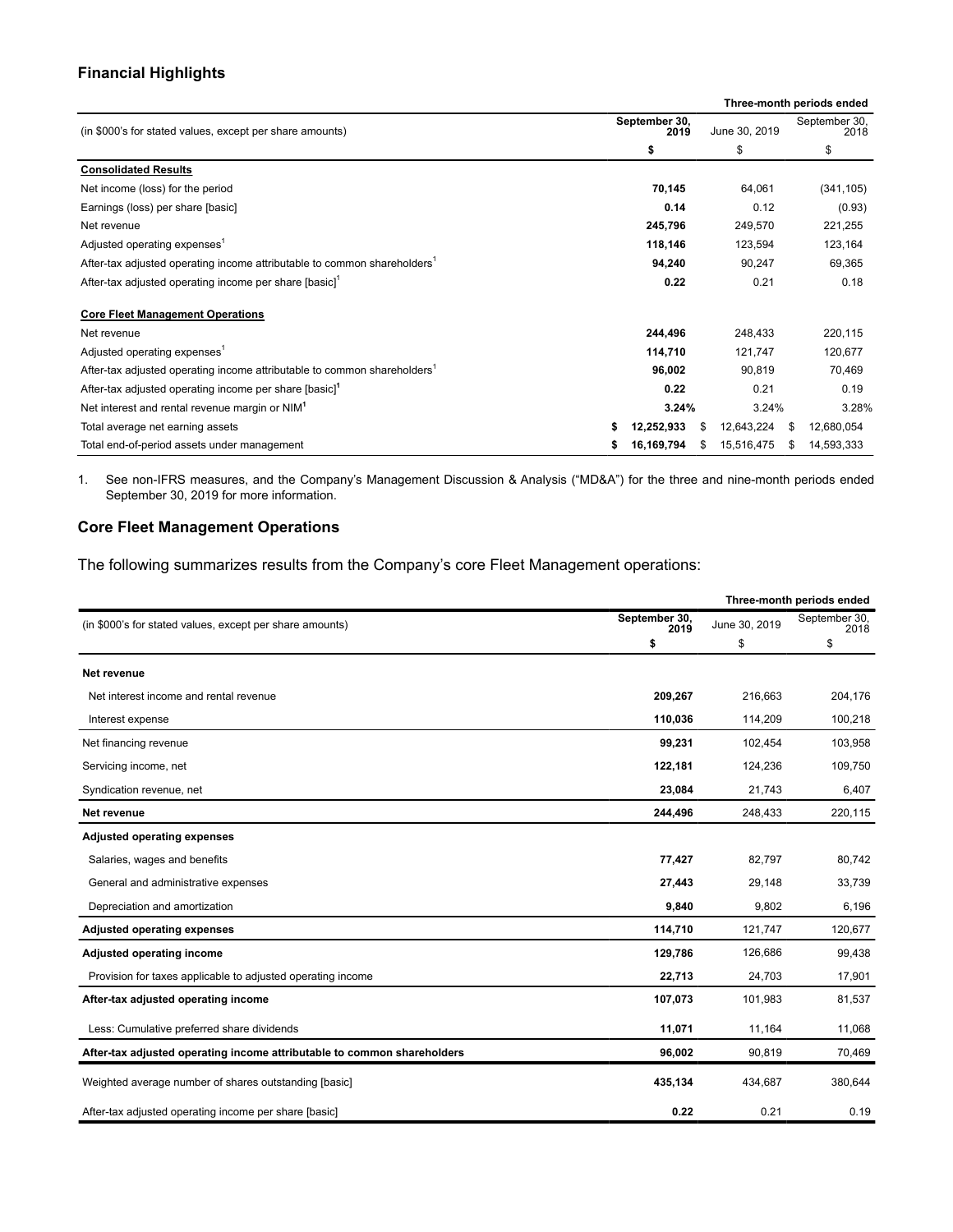#### **Dividends Declared**

The Company's Board of Directors has authorized and declared a quarterly dividend of \$0.045 per outstanding common share of Element for the fourth quarter of 2019. The dividend will be paid on January 15, 2020 to shareholders of record as at the close of business on December 31, 2019.

| <b>Series</b> | <b>TSX Ticker</b> | Amount      | <b>Record Date</b> | <b>Payment Date</b> |
|---------------|-------------------|-------------|--------------------|---------------------|
| Series A      | FFN PR A          | \$0.4333125 | December 13, 2019  | December 31, 2019   |
| Series C      | EFN.PR.C          | \$0.388130  | December 13, 2019  | December 31, 2019   |
| Series E      | EFN.PR.F          | \$0.368938  | December 13, 2019  | December 31, 2019   |
| Series G      | EFN.PR.G          | \$0.406250  | December 13, 2019  | December 31, 2019   |
| Series I      | EFN.PR.I          | \$0.359375  | December 13, 2019  | December 31, 2019   |

Element's Board of Directors also declared the following dividends on Element's preferred shares:

The Company's common and preferred share dividends are designated to be eligible dividends for purposes of section 89(1) of the Income Tax Act (Canada).

#### **Dividend Reinvestment Plan**

Element adopted a dividend reinvestment plan (the "Plan") to be administered by Computershare Trust Company of Canada (the "Plan Agent"), which became effective beginning with the fourth quarter dividend of 2018. A complete copy of the Plan is available on Element's website at https://www.elementfleet.com or on the Plan Agent's website at www.investorcentre.com/service. Shareholders should carefully read the complete text of the Plan before making any decisions regarding their participation in the Plan.

To be eligible to participate in the Plan, shareholders must be resident in Canada. Shareholders resident outside of Canada (including shareholders who are non-residents of Canada or partnerships other than "Canadian partnerships" (all within the meaning of the Income Tax Act (Canada)) or that are U.S. persons (within the meaning of Regulation S under the Securities Act of 1933 of the United States)) are not eligible to participate in the Plan.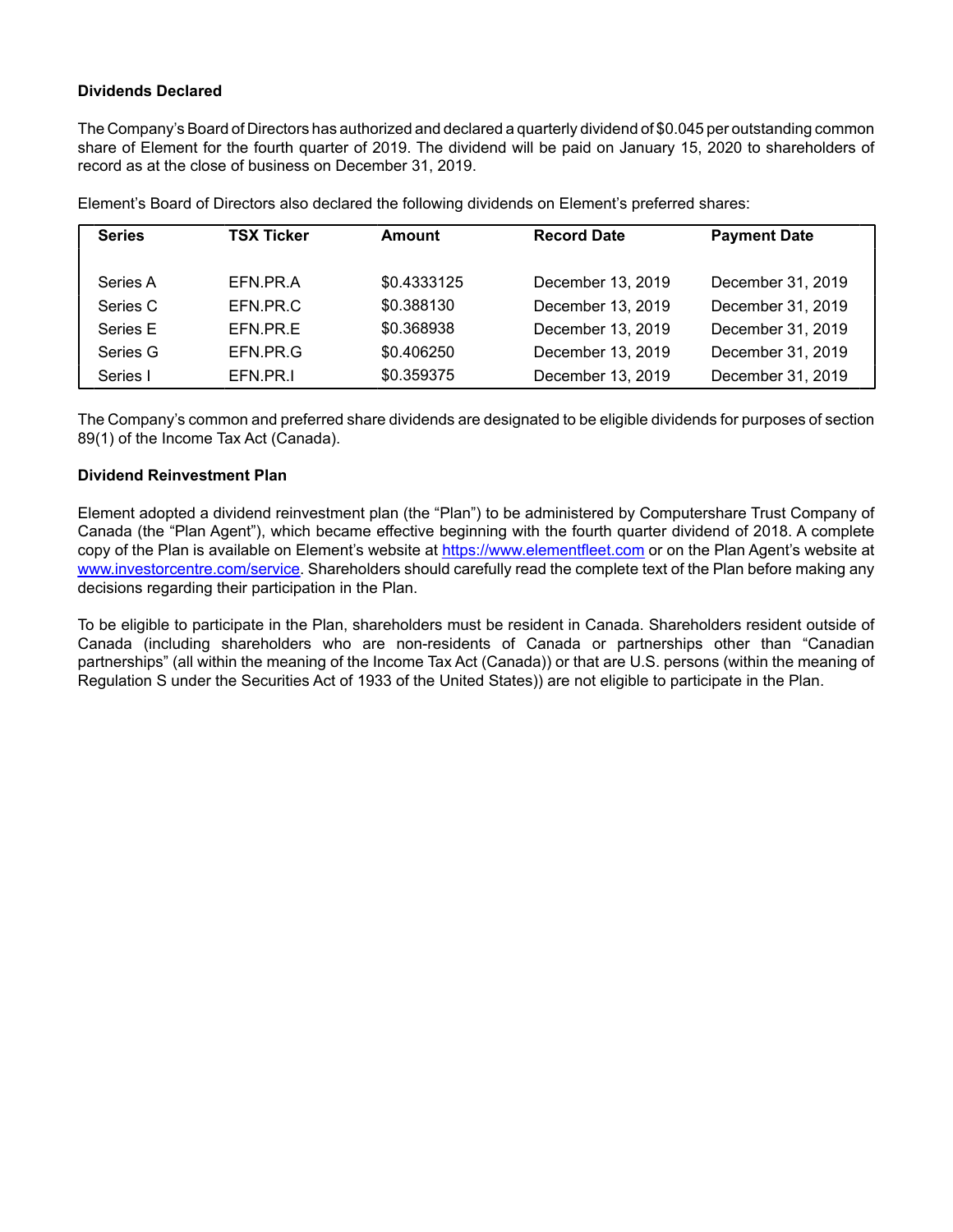#### **CEO LETTER TO SHAREHOLDERS**

My fellow shareholders,

As we embark on the second half of our transformation agenda, I want to share with you how we think about seizing the opportunities that await a strengthened, more capable Element in 2020 and beyond.

I look at the opportunities as three *waves,* each building on the learnings, improvements and momentum generated by the preceding wave.

The first wave you know well. It is our transformation. Completing it is our top priority. As I reinforce to the team consistently, there is still a great deal to do and this requires the utmost focus.

At the same time, we will further scale our operational capabilities with the large, rapidly growing client we have referenced in recent quarters, and build out our syndication capability in tandem. This is the second wave of opportunity.

Finally, we must shift into growth mode to take full advantage of our stabilized and strengthened business platform and balance sheet. This will be our third wave.

#### **Wave 1: Transformation**

You'll recall that the New Path Forward we laid out in October of last year centered on:

- improving our core business,
- strengthening and de-risking our balance sheet, and
- dealing decisively with the distraction of 19<sup>th</sup> Capital.

For our business, our singular focus in 2019 has been to consistently deliver a superior client experience.

It's working.

Our operations are delivering better, more consistent client outcomes.

Our clients - and our competitors - are seeing that these changes are real and sustainable. We heard clearly at our most recent client advisory board meeting that we are on the right track.

Our promised profit enhancements are coming faster than expected, giving us confidence to increase our actioned run-rate profitability improvements target by 20%, from \$150 million to \$180 million by the end of 2020.

Our people feel empowered and more engaged.

This sets us up well for the coming year's transformation focus, "Building for the Future."

We are simplifying, automating and strengthening how we work, and solidifying our foundation to support our growth aspirations. This is an all-encompassing effort spanning policies, processes, systems and culture. It also means that we are reducing headcount in some areas, freeing up resources to grow in others.

It's not enough to be able to consistently deliver the superior experience we promise to current clients. We must be equipped to do so for all the new clients we intend to attract.

Our balance sheet is fundamentally stronger because of our efforts to sell non-core assets, refinance maturing debt on preferential terms and aggressively deleverage through syndication.

Our tangible leverage ratio, adjusted to exclude our non-recourse warehouse credit line, stood at 6.39as of September 30.

Finally, when it comes to 19<sup>th</sup> Capital, we have launched a process to sell this asset in whole or in part. This business is non-core and the US heavy truck market has had its challenges these last few months. The simple fact is that whether we keep 19<sup>th</sup> and continue to run it off or move on from it, nothing we do at 19<sup>th</sup> will have any impact on our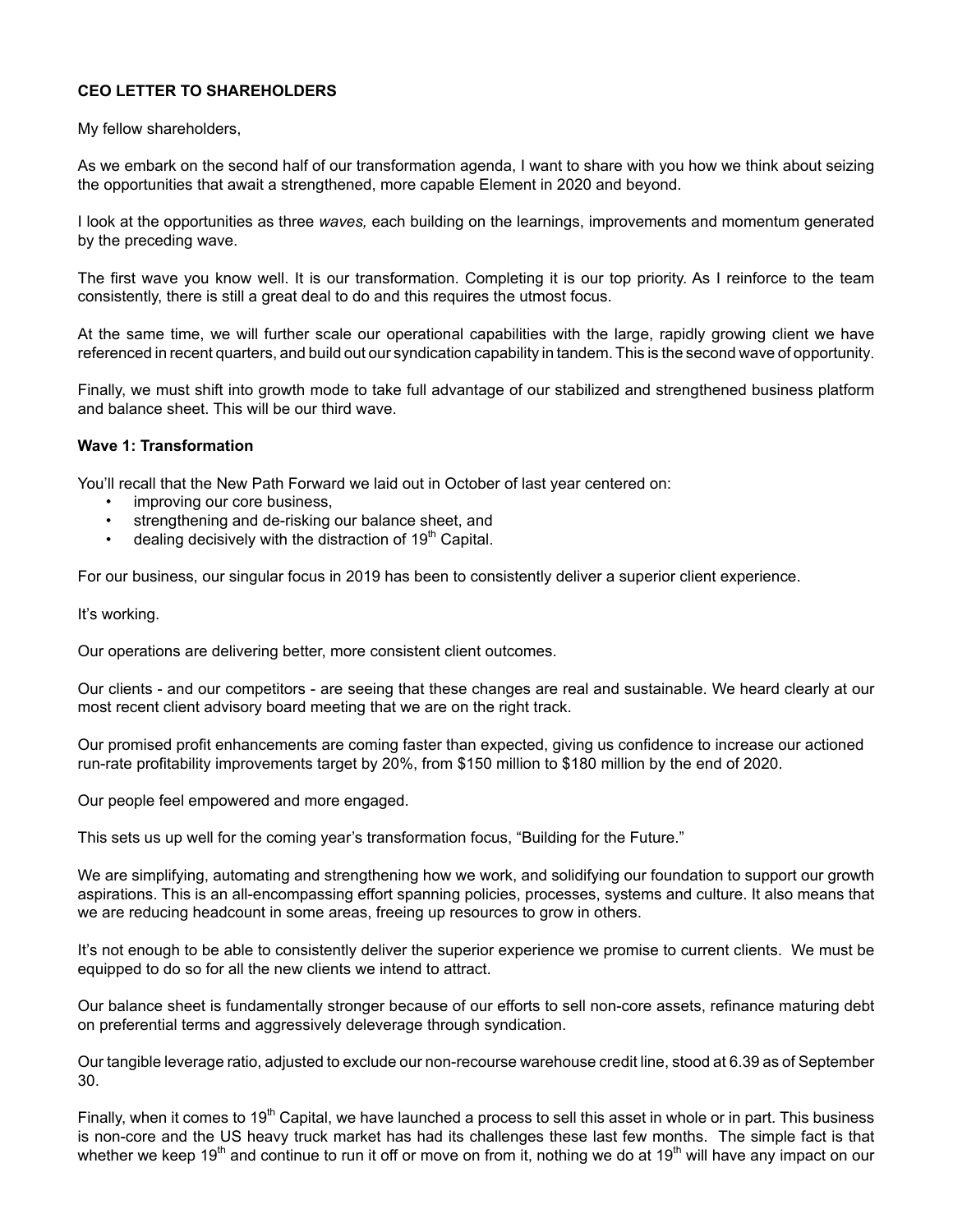core business or our EPS guidance. Accordingly, we want to better understand our options for exiting this business and redirecting our resources on the core business.

The sum of all the hard work across these focus areas is that we are slowly but surely turning hope into confidence, externally and internally. The first wave is beginning to crest.

#### **Wave 2: Rapidly Growing Client and Syndication**

The next wave of opportunity is gathering speed as we grow alongside the large, rapidly growing client we have referenced, and institute a much-expanded syndication program that helps support that client.

To ensure we execute flawlessly, we are putting in place the needed infrastructure. We are instituting processes that can handle more orders, more vehicles, more drivers, and all the information, queries and connections that come with that.

At the same time, bolstering our end-to-end syndication capabilities ensures we can continue to seamlessly originate and sell all those assets to investors.

Our results demonstrate the power of syndication. This is a source of repeatable, high-quality and high-margin revenue that hugely benefits our balance sheet.

Because of syndication's impact on our leverage, we now have a U.S. investment-grade credit rating from S&P. This opens the door for Element to access the largest, most reliable source of cost-effective funding available: the U.S. unsecured debt market. Selling bonds and redeeming our convertible debentures due in June 2020 with the proceeds of the issuance will result in a lower overall cost of capital for Element. This will make us even more competitive as we pivot to growth.

Simply put, syndication is creating - and accelerating - a virtuous circle, providing us more ability to invest in growth and new initiatives that we know our clients want.

#### **Wave 3: Growth Mode**

The third wave is on the horizon.

Our tremendous progress to date encourages us to think about the type and rate of growth we might look to have beyond 2020 as we shift to growth mode. Frankly, I thought it would take us a bit longer to be at a point where we are ready to do this, but we have come so far so fast that the time is right.

Our first task is bringing more analytical rigor to the fleet market. Rather than simply accept the conventional wisdom about the fleet business, we are testing that wisdom and in doing so turning some of what I called "factoids" about the industry into facts borne out by evidence.

We are overlaying on that analysis what we know about our market position and the capabilities we will have thanks to our transformation. The goal is a go-to-market strategy that takes best advantage of our strengths.

We now believe that the transformed Element will be capable of delivering annual total revenue growth of 4-6% beginning in 2020. This belief is anchored by a clear understanding of the growth levers available to us short-, midand long-term: (i) holding market share through improved client retention; (ii) optimized sales processes and a compelling value proposition; (iii) better managing client profitability; (iv) leveraging our leadership position in the fastgrowing Mexican market; (v) strategically deploying our capital to help potential clients such as governments and large corporations liberate their balance sheets of fleet assets that we are better placed to own and manage on their behalf; and (vi) the periodic addition of "mega fleets" such as that of our large, rapidly growing client.

Capital deployment will be increasingly important as we move ahead. With our ability to generate cash flow from this transformed business and our vastly stronger balance sheet, it's clear to me that - in the not too distant future - our Board will be in the advantageous position of considering its options to best allocate our excess capital.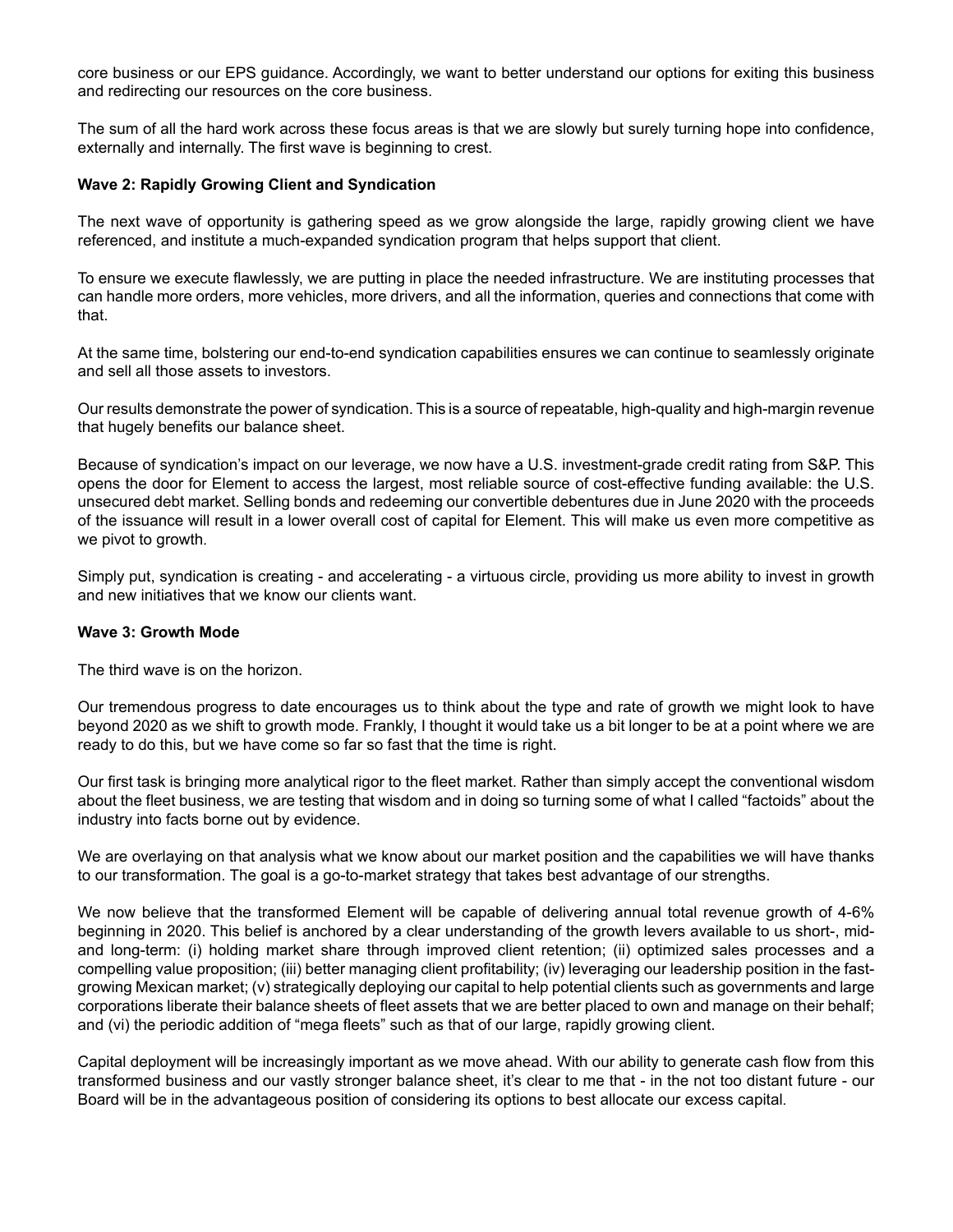#### **First Things First**

As attractive as it is to think of that future, the immediate priority is to ensure we stay focused on finishing our transformation.

Transformation enables us to consistently deliver the superior experience our clients deserve.

Transformation allows us to deliver the expanded profitability improvements we now foresee.

Transformation allows us to rapidly ramp up to serve the needs of growing clients.

And transformation creates a solid base of operating capabilities that will allow us to grow by earning the business of new clients.

We could not have achieved what we have to date in our transformation without the support of our people, our clients, and our investors.

On behalf of the management team, thank you. We look forward to delivering even more for all stakeholders as we take advantage of the waves of opportunity in front of Element.

Until next quarter,

Jay Forbes Chief Executive Officer Element Fleet Management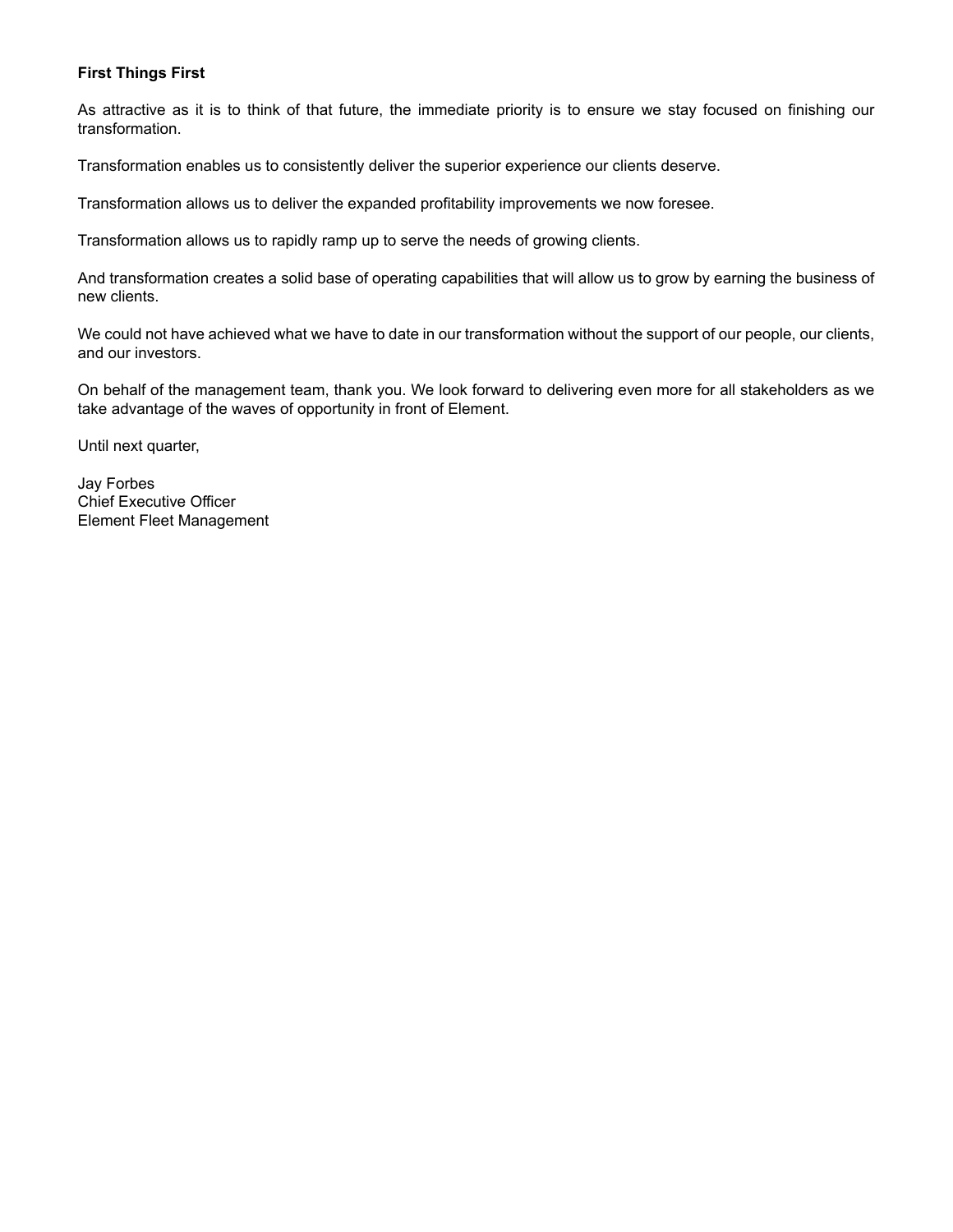#### **Conference Calls and Webcasts**

A conference call to discuss these results will be held on Thursday, November 7, 2019 at 9:00 a.m. Eastern Time. The conference call and webcast may be accessed as follows:

- Webcast: http://services.choruscall.ca/links/elementfleet20191107.html
- North America Toll-Free: 1-800-319-8560
- International: 1-604-638-5345
- Passcode: 86810#

The webcast will be available on the Company's website for three months. A taped recording of the conference call may be accessed through December 7, 2019 by dialing 1-800-319-6413 or +1-604-638-9010 and entering the access code 3686.

#### **Non-IFRS Measures**

The Company's unaudited interim condensed consolidated financial statements have been prepared in accordance with International Financial Reporting Standards ("IFRS") as issued by the International Accounting Standards Board ("IASB") and the accounting policies we adopted in accordance with IFRS.

The Company believes that certain non-IFRS measures can be useful to investors because they provide a means by which investors can evaluate the Company's underlying key drivers and operating performance of the business, exclusive of certain adjustments and activities that investors may consider to be unrelated to the underlying economic performance of the business of a given period. Throughout this News Release, management used a number of terms and ratios which do not have a standardized meaning under IFRS and are unlikely to be comparable to similar measures presented by other organizations. A full description of these measures can be found in the Management Discussion & Analysis that accompanies the unaudited interim condensedfinancial statements for the quarter ended September 30, 2019.

Element's unaudited interim condensed consolidated financial statements and related management discussion and analysis as at and for the three and nine-month periods ended September 30, 2019 have been filed on SEDAR (www.sedar.com).

#### About Element Fleet Management

Element Fleet Management (TSX: EFN) is a leading global fleet management company, providing world-class services and financing for commercial vehicle fleets. The Company enjoys scale and leadership in key markets, a top-tier client base, strong cash flow and ready access to capital, and an investment-grade balance sheet. Element's suite of services spans the total fleet lifecycle – from acquisition and financing to program management and remarketing – helping clients optimize performance and improve productivity. For more information, visit www.elementfleet.com.

Contact:

Michael Barrett Vice President, Investor Relations (416) 646-5698 mbarrett@elementcorp.com

*This press release includes forward-looking statements regarding Element and its business. Such statements are based on the current expectations and views of future events of Element's management. In some cases the forward-looking statements can be identified by words or phrases such as "may", "will", "expect", "plan", "anticipate", "intend", "potential", "estimate", "believe" or the negative of these terms, or other similar expressions intended to identify forward-looking statements, including, among others, statements regarding Element's improvements to run-rate profitability; enhancements to clients' service experience and service levels; enhancement of financial performance; improvements to client retention trends; reduction of operating expenses; increases in efficiency; run-off of the 19th Capital portfolio; plans to sell its interests in non-core assets and real estate; terms of the dividend reinvestment plan; transformation of its core business; creation of value for all stakeholders; expectations regarding syndication; growth prospects; level of workforce engagement; improvements to magnitude and quality of earnings; funding of the transformation; executive hiring and retention; process and infrastructure transformation; focus and discipline in investing; balance sheet management and plans to reduce leverage ratios; anticipated benefits of the balanced scorecard initiative; and expectations regarding financial performance. The forward-looking events and circumstances discussed in this release may not occur and could*